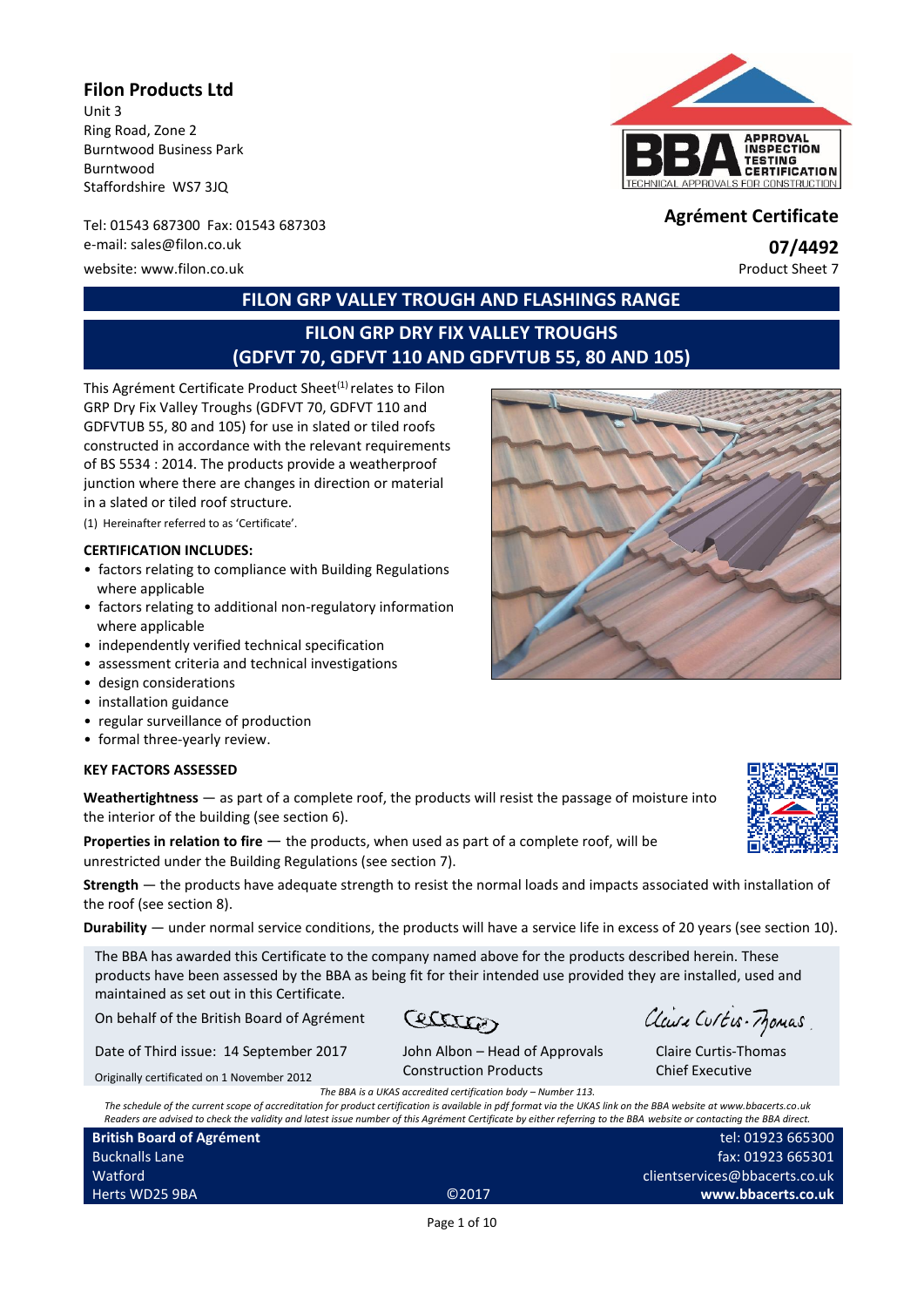# **Regulations**

In the opinion of the BBA, Filon GRP Dry Fix Valley Troughs (GDFVT 70, GDFVT 110 and GDFVTUB 55, 80 and 105), if installed, used and maintained in accordance with this Certificate, can satisfy or contribute to satisfying the relevant requirements of the following Building Regulations (the presence of a UK map indicates that the subject is related to the Building Regulations in the region or regions of the UK depicted):

|                                             |                         | The Building Regulations 2010 (England and Wales) (as amended)                                                                                                                                                                                                                                                        |
|---------------------------------------------|-------------------------|-----------------------------------------------------------------------------------------------------------------------------------------------------------------------------------------------------------------------------------------------------------------------------------------------------------------------|
|                                             |                         |                                                                                                                                                                                                                                                                                                                       |
| <b>Requirement:</b><br>Comment:             | B4(2)                   | <b>External fire spread</b><br>The products, when used as part of a complete roof, will not affect the fire rating of the<br>roof construction. See section 7 of this Certificate.                                                                                                                                    |
| <b>Requirement:</b><br>Comment:             | C2(b)                   | <b>Resistance to moisture</b><br>The products will contribute to a roof satisfying this Requirement. See section 6 of this<br>Certificate.                                                                                                                                                                            |
| <b>Regulation:</b><br>Comment:              | $\overline{\mathbf{z}}$ | <b>Materials and workmanship</b><br>The products are acceptable. See section 10 and the Installation part of this Certificate.                                                                                                                                                                                        |
|                                             |                         |                                                                                                                                                                                                                                                                                                                       |
|                                             |                         | The Building (Scotland) Regulations 2004 (as amended)                                                                                                                                                                                                                                                                 |
| <b>Regulation:</b><br>Comment:              | 8(1)(2)                 | Durability, workmanship and fitness of materials<br>The use of the products satisfies the requirements of this Regulation. See sections 9<br>and 10 and the Installation part of this Certificate.                                                                                                                    |
| <b>Regulation:</b><br>Standard:<br>Comment: | 9<br>2.8                | <b>Building standards applicable to construction</b><br>Spread from neighbouring buildings<br>The products can be regarded as having low vulnerability with reference to clause<br>2.8.1 <sup>(1)(2)</sup> , and will not affect the fire rating of the roof construction. See section 7 of<br>this Certificate.      |
| Standard:<br>Comment:                       | 3.10                    | Precipitation<br>The products will contribute to a roof satisfying clauses 3.10.1 $(1)(2)$ and 3.10.8 $(1)(2)$ of this<br>Standard. See section 6 of this Certificate.                                                                                                                                                |
| Standard:<br>Comment:                       | 7.1(a)(b)               | Statement of sustainability<br>The products can contribute to meeting the relevant requirements of Regulation 9,<br>Standards 1 to 6 and therefore will contribute to a construction meeting a bronze level<br>of sustainability as defined in this Standard.                                                         |
| <b>Regulation:</b><br>Comment:              | 12                      | <b>Building standards applicable to conversions</b><br>Comments in relation to the products under Regulation 9, Standards 1 to 6 also apply<br>to this Regulation, with reference to clause 0.12.1 $(1)(2)$ and Schedule 6 $(1)(2)$ .<br>(1) Technical Handbook (Domestic).<br>(2) Technical Handbook (Non-Domestic). |
|                                             |                         | The Building Regulations (Northern Ireland) 2012 (as amended)                                                                                                                                                                                                                                                         |
| <b>Regulation:</b><br>Comment:              | 23(a)(i)<br>(iii)(b)(i) | <b>Fitness of materials and workmanship</b><br>The products are acceptable. See section 10 and the Installation part of this Certificate.                                                                                                                                                                             |
| <b>Regulation:</b><br>Comment:              | 28(b)                   | <b>Resistance to moisture and weather</b><br>The products will contribute to a roof satisfying this Regulation. See section 6 of this<br>Certificate.                                                                                                                                                                 |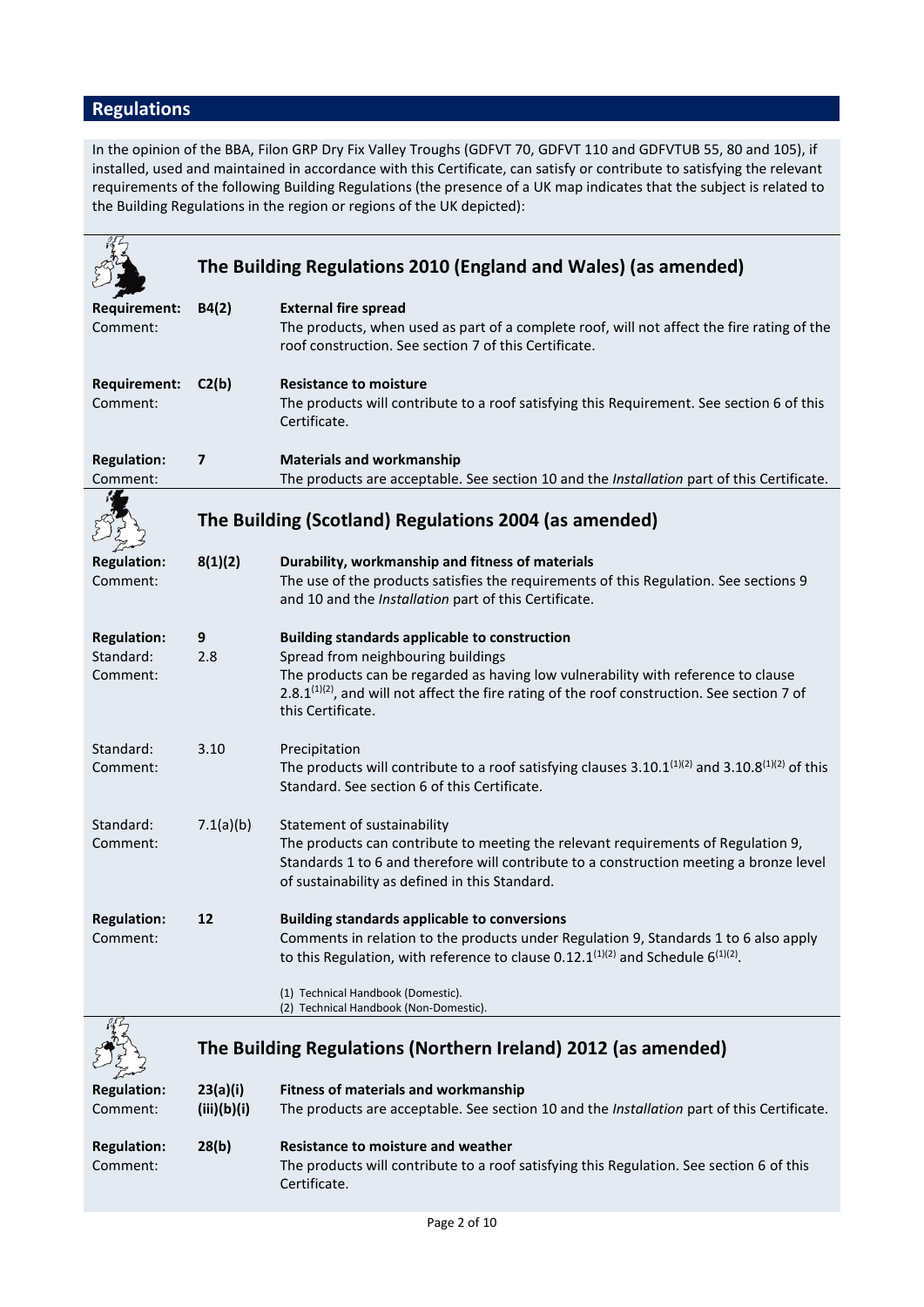| <b>Regulation:</b> | 36(b) | <b>External fire spread</b>                                                          |
|--------------------|-------|--------------------------------------------------------------------------------------|
| Comment:           |       | The products, when used as part of a complete roof construction, will not affect the |
|                    |       | fire rating of the roof construction. See section 7 of this Certificate.             |

# **Construction (Design and Management) Regulations 2015 Construction (Design and Management) Regulations (Northern Ireland) 2016**

Information in this Certificate may assist the client, designer (including Principal Designer) and contractor (including Principal Contractor) to address their obligations under these Regulations.

See sections: 1 *Description* (1.2) and 3 *Delivery and site handling* (3.1) of this Certificate.

# **Additional Information**

## **NHBC Standards 2017**

In the opinion of the BBA, Filon GRP Dry Fix Valley Troughs (GDFVT 70, GDFVT 110 and GDFVTUB 55, 80 and 105), if installed, used and maintained in accordance with this Certificate, can satisfy or contribute to satisfying the relevant requirements in relation to *NHBC Standards*, Chapter 7.2 *Pitched roofs.*

# **Technical Specification**

## **1 Description**

1.1 Filon GRP Dry Fix Valley Troughs (GDFVT 70, GDFVT 110 and GDFVTUB 55, 80, and 105) are glassfibre/polyester laminates with a UV-resistant polyester film on the upper face (see Figures 1 to 5).



*Figure 1 Filon GRP Dry Fix Valley Troughs — GDVFT 70*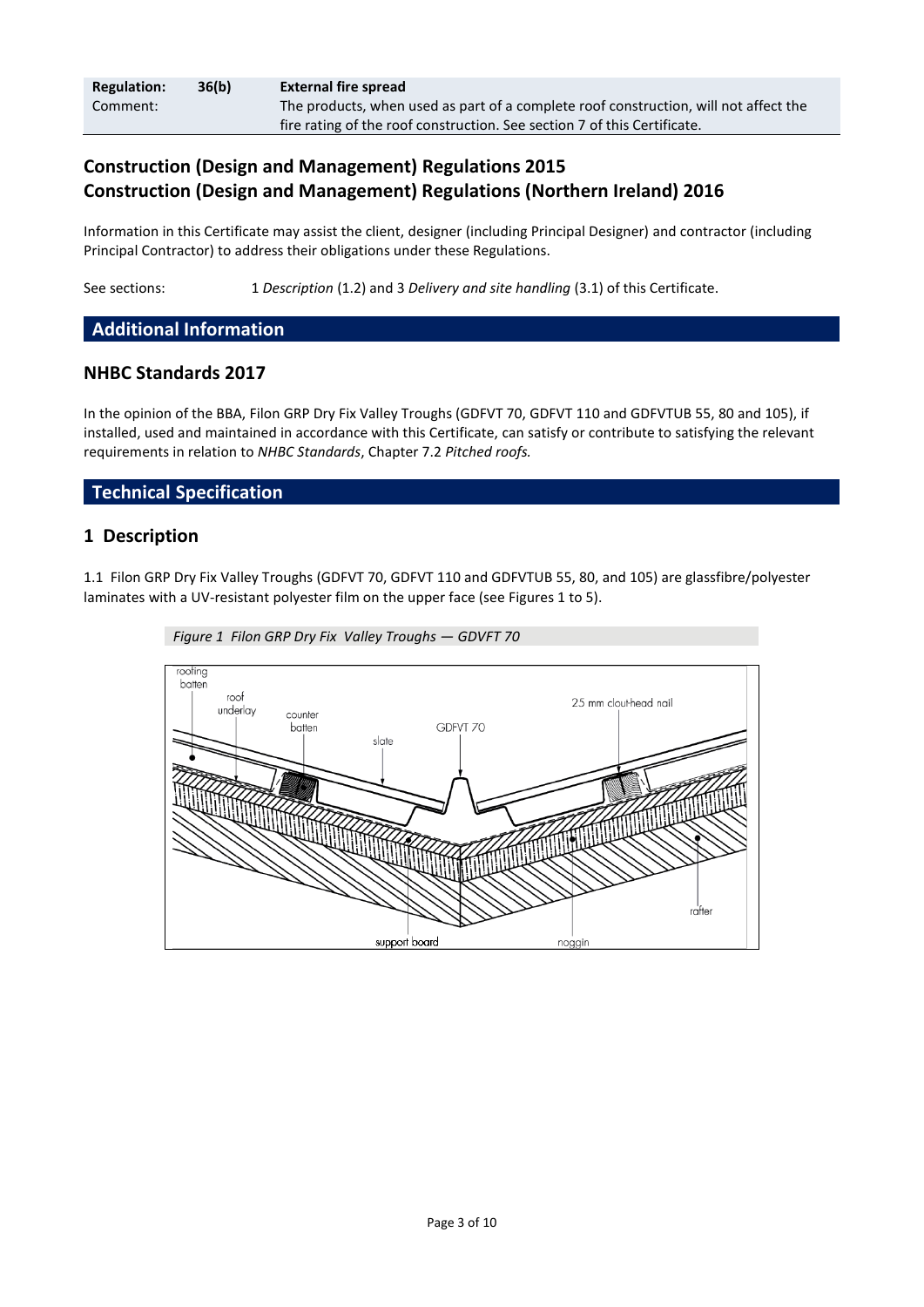



*Figure 3 Filon GRP Dry Fix Valley Troughs (GDFVTUB 55)*



*Figure 4 Filon GRP Dry Fix Valley Troughs (GDFVTUB 80)*

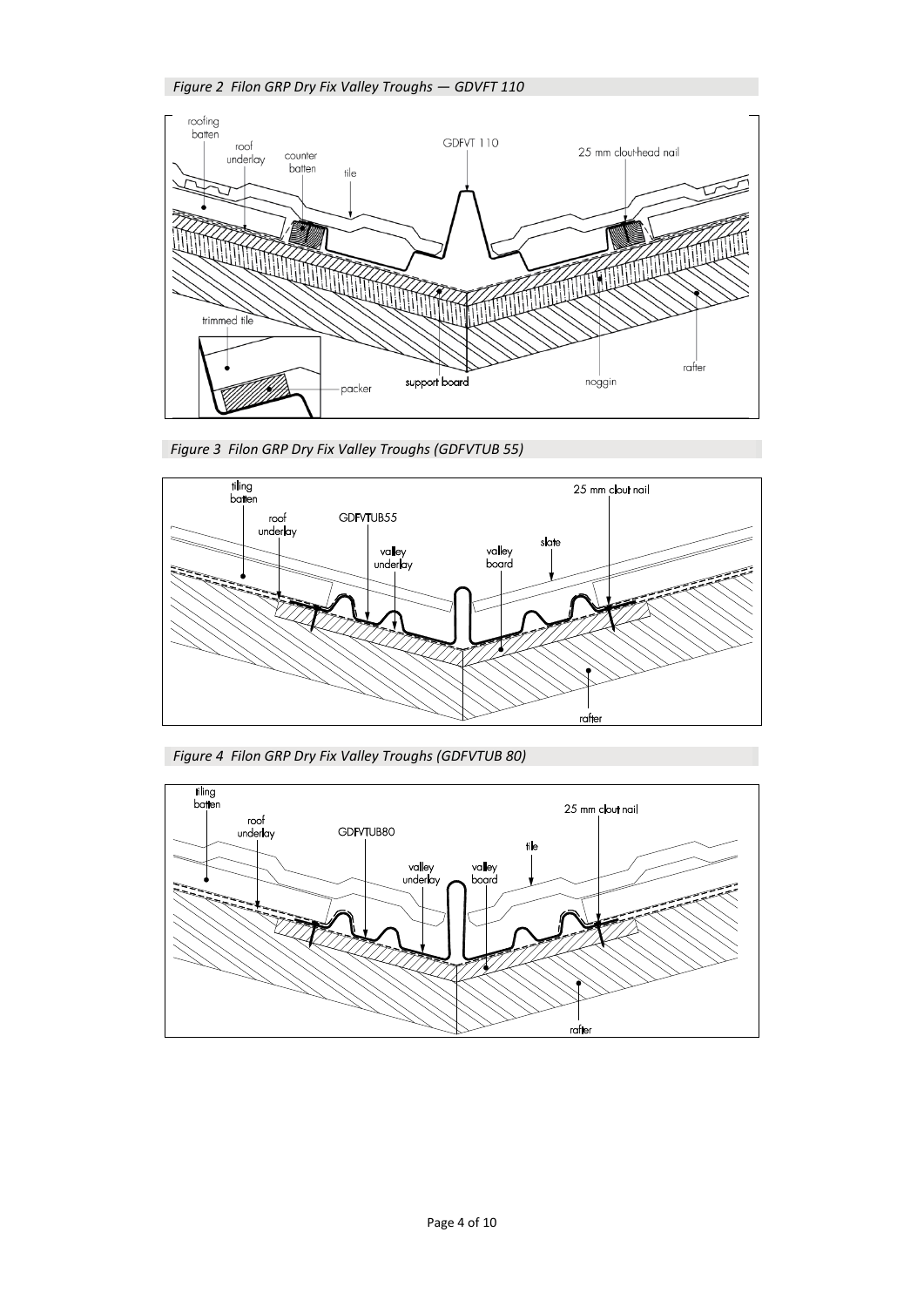*Figure 5 Filon GRP Dry Fix Valley Troughs (GDFVTUB 105)*



1.2 The profiles are supplied in lengths of 3 m, with widths of 400 mm and depths of 55 mm (GDFVTUB 55), 70 mm (GDFVT 70), 80 mm (GDFVTUB 80), 105 mm (GDFVTUB 105) and 110 mm (GDFVT 110).

1.3 The products are finished in a standard lead grey colour.

1.4 Also for use with the products, but outside the scope of this Certificate, are flexible polyurethane eaves closure pieces and top closure pieces, for overlaying on ends of GRP valley troughs and Filon Tile Support for use with small cut tiles.

# **2 Manufacture**

2.1 Glassfibre strands are impregnated with resin and formed into a laminate with a polyester carrier film and a weather protection film. The required profile is shaped by wooden formers and allowed to cure.

2.2 As part of the assessment and ongoing surveillance of product quality, the BBA has:

- agreed with the manufacturer the quality control procedures and product testing to be undertaken
- assessed and agreed the quality control operated over batches of incoming materials
- monitored the production process and verified that it is in accordance with the documented process
- evaluated the process for management of nonconformities
- checked that equipment has been properly tested and calibrated
- undertaken to carry out the above measures on a regular basis through a surveillance process, to verify that the specifications and quality control operated by the manufacturer are being maintained.

2.3 The management system of Filon Products Limited has been assessed and registered as meeting the requirements of BS EN ISO 9001 : 2015 and BS EN ISO 14001 : 2015 by ISOQAR (Certificate 10146).

# **3 Delivery and site handling**

3.1 The products are distributed in packs of 10 units, each unit marked with the application and the BBA logo including the number of this Certificate.

3.2 The packs should be stored flat or on end, on a smooth, clean, dry surface, under cover and protected from sunlight.

## **Assessment and Technical Investigations**

The following is a summary of the assessment and technical investigations carried out on Filon GRP Dry Fix Valley Troughs (GDFVT 70, GDFVT 110 and GDFVTUB 55, 80 and 105).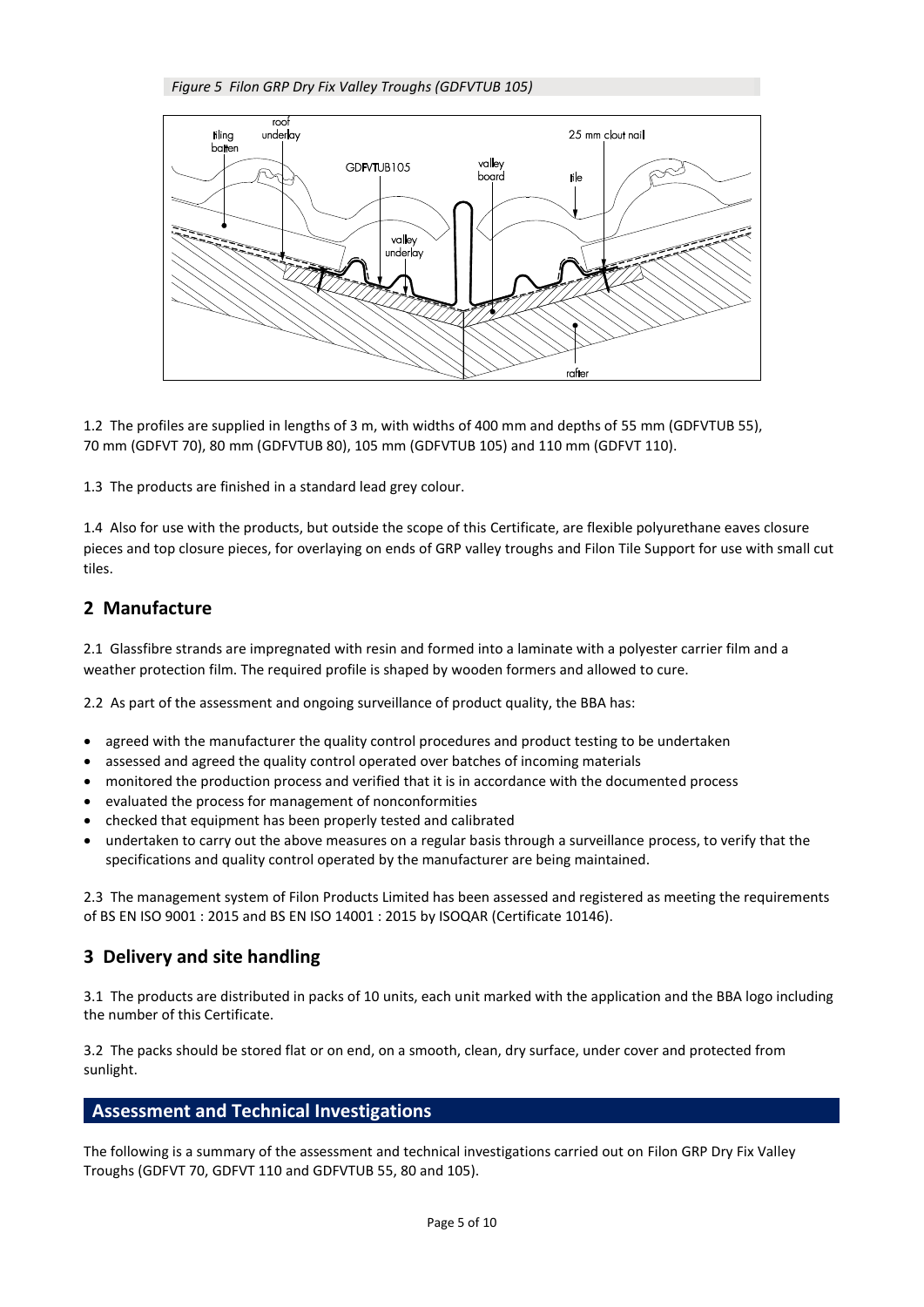#### **Design Considerations**

### **4 Use**

Filon GRP Dry Fix Valley Troughs (GDFVT 70, GDFVT 110 and GDFVTUB 55, 80 and 105), when designed and installed in accordance with the relevant parts of BS 5534 : 2014, BS 8000-0 : 2014 and BS 8000-6 : 2013, are satisfactory for use as dry fix valley troughs in slated pitched roofs (GDFVT 70 and GDFVTUB 55) and tile pitched roofs (GDFVT 110 and GDFVTUB 80 and GDFTUB 105), to provide a weatherproof finish.

# **5 Practicability of installation**

The products are designed to be installed by roofers experienced with these types of products.

### **6 Weathertightness**



The products will adequately resist the passage of moisture to the interior of the building and so meet the requirements of the national Building Regulations.

### **7 Properties in relation to fire**



Samples of GRP, representative of that used in the manufacture of the products, when tested in accordance with BS 476-3: 2004, achieved an EXT.S.AA rating.

## **8 Strength**

The products will resist the normal loads and impacts associated with installation and use.

#### **9 Maintenance**



Minimal maintenance is necessary and the smooth finish will restrict and inhibit mould and fungal growth.

## **10 Durability**



The products, when subjected to normal conditions of exposure and use, will have a service life in excess of 20 years.

### **Installation**

## **11 General**

Installation of Filon GRP Dry Fix Valley Troughs (GDFVT 70, GDFVT 110 and GDFVTUB 55, 80 and 105) must be in accordance with the Certificate holder's instructions and the relevant recommendations of BS 5534 : 2014, BS 8000-0 : 2014 and BS 8000-6 : 2013.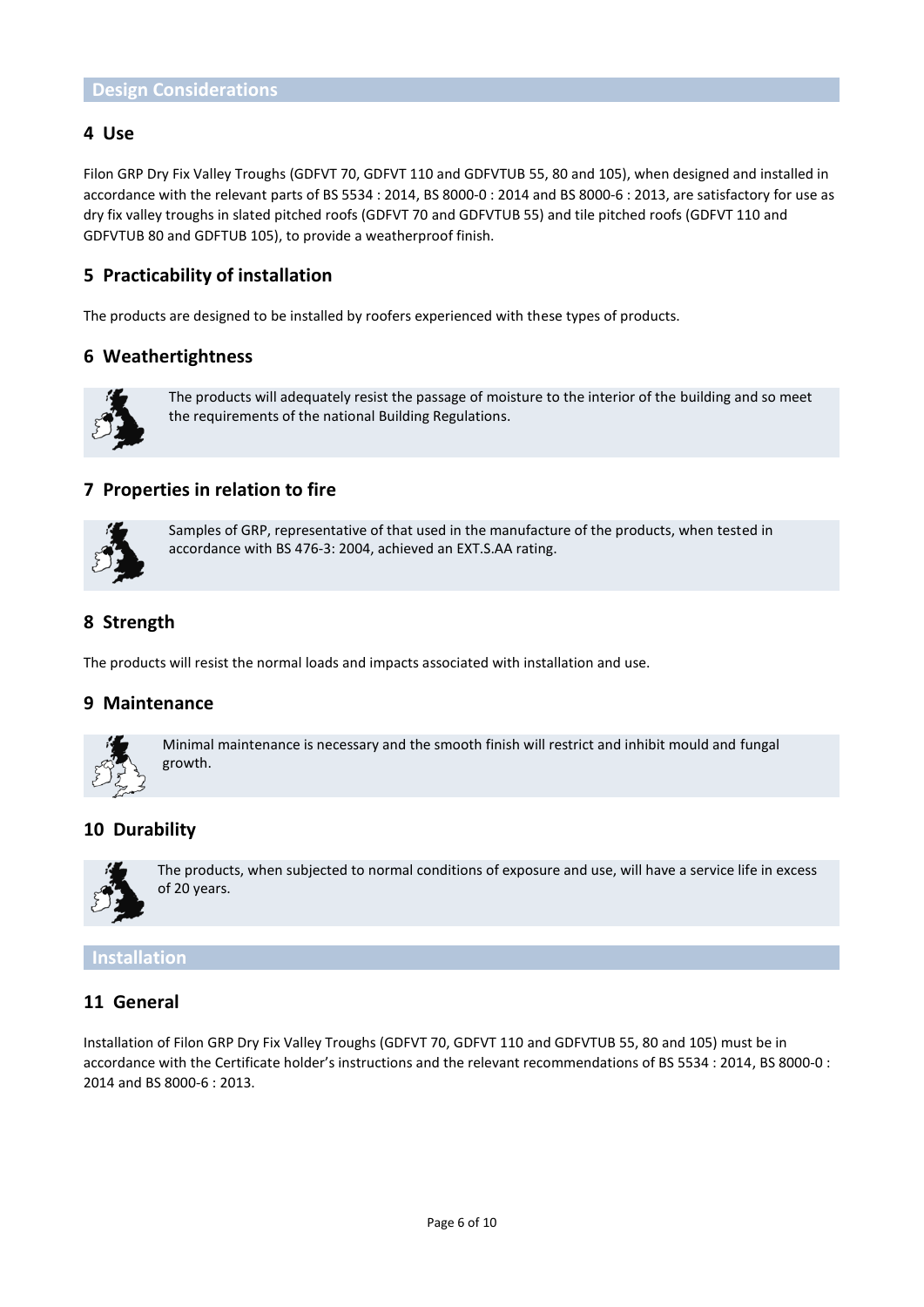# **12 Procedure**

#### **Filon GRP Dry Fix Valley Troughs - GDFVT 70 and GDFVT 110**

12.1 The valley trough must be fitted over timber valley boards of sufficient width to provide end support for the tiling battens, outside the counter battens. Where rafters are positioned at up to 600 mm centres, valley boards must be flush-fitting with the top of the rafters, and must be either a minimum of 19 mm softwood (or 12 mm ply) set between the rafters and supported on timber noggins, or 6 mm continuous ply boards laid over the rafters.

12.2 The valley is first lined longitudinally with a single strip of 1 m wide, BS 8747 : 2007 Type 1F roofing underlay. An alternative underlay which has been assessed by a third party, ideally a UKAS-accredited and approved body such as the BBA, may be used. A length of the tile valley trough is pressed to a snug fit into the valley and marked with a chalk line longitudinally along either side to indicate the required counter batten position.

12.3 Counter battens of the same depth as the roofing battens are fixed along the marked lines to support the edges of the valley troughs, using nails of a quality acceptable in good roofing practice.

12.4 The main roofing underlay is laid, dressed over the counter batten. Roofing battens are fitted with the ends firmly located onto the valley boards, positioned close to the counter batten, with care taken to avoid damaging the underlay.

12.5 Commencing at the foot of the valley, the troughs are fixed using 25 mm clout-headed nails at maximum 500 mm centres onto the counter battens.

12.6 If the fascia board cannot be trimmed/cut out to allow the valley trough to be fixed without deforming, it may be necessary to form an overlap at the sprocketed eaves section in accordance with the Certificate holder's instructions.

12.7 Consecutive lengths of valley troughs are laid dressed to shed water down the slope, allowing a minimum 150 mm overlap (measured in the vertical) at the joints. At the top of adjoining troughs, the units are mitred and dressed with a Code 4 lead saddle providing the aforementioned overlap length.

12.8 Slates or tiles must be laid in accordance with the manufacturer's recommendations. They should be cut to the rake of the valley, to be close fitted to the central elevated section of the valley trough and must not be forced against the valley trough central elevation.

12.9 In some instances, small cut tiles will not be supported by the internal support channel, in which case a packer section must be used (supplied with the valley troughs). The sealed tape is removed from the underside of the packing piece, adhering it to the support channel so that it carries the cut tile<sup>(1)</sup> (see Figure 2). Alternatively, the tile adjacent to the cut tile must be nail fixed as per the tile manufacturer's recommendations.

(1) It should be noted that small cut tiles should be fixed by traditional methods if possible.

#### **Filon GRP Dry Fix Valley Troughs - GDFVTUB 55, GDFVTUB 80 and GDFVTUB 105**

12.10 The valley trough must be fitted over timber valley boards of sufficient width to provide end support for the tiling battens, outside the counter battens. Where rafters are positioned at up to 600 mm centres, valley boards must be flush-fitting with the top of the rafters, and must be either a minimum of 19 mm softwood (or 12 mm ply) set between the rafters and supported on timber noggins, or 6 mm continuous ply boards laid over the rafters.

12.11 The valley is first lined longitudinally with a single strip of 1 m wide, BS 8747: 2007 Type 1F roofing underlay. An alternative underlay which has been assessed by a third party, ideally a UKAS-accredited and approved body such as the BBA, may be used.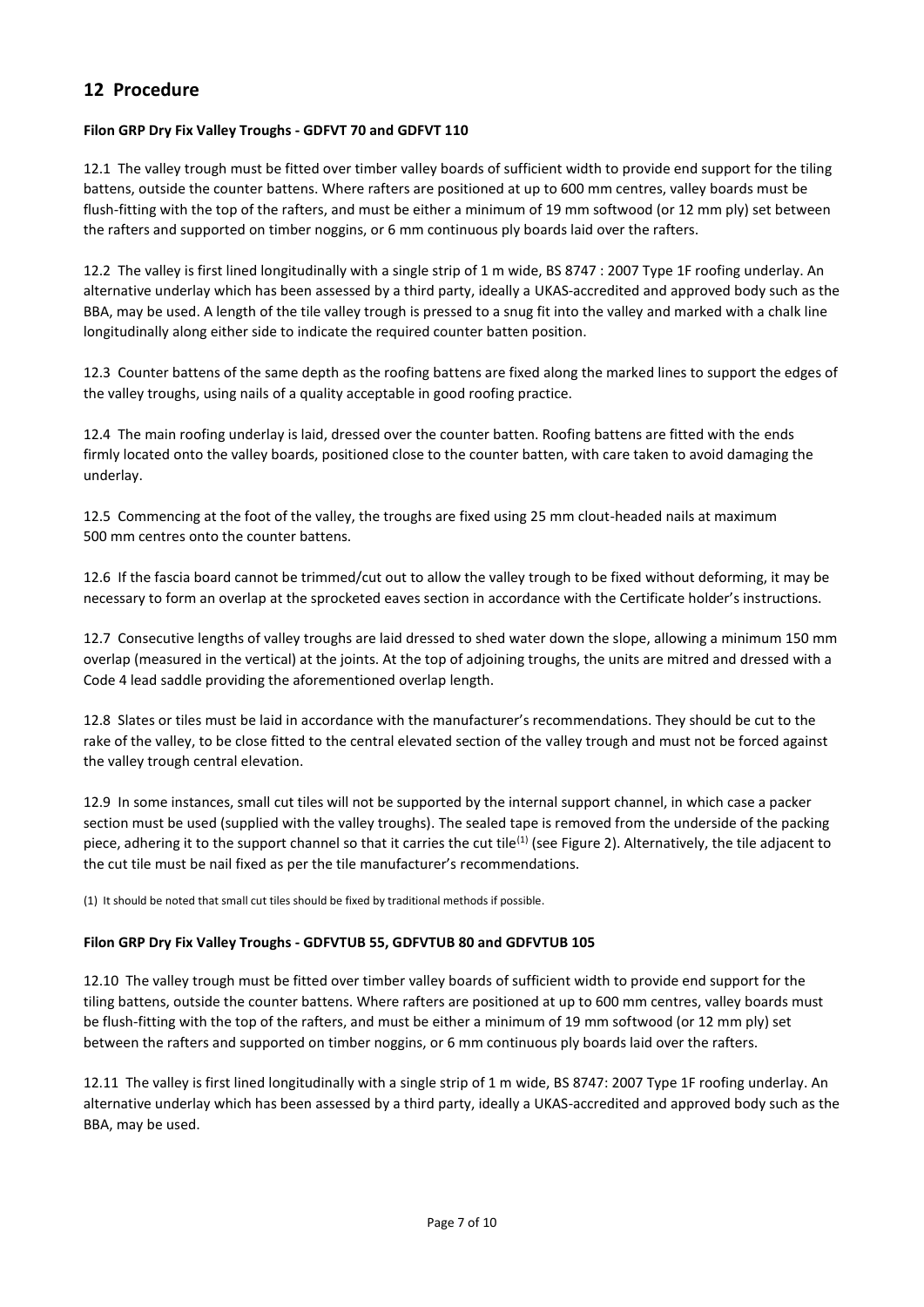12.12 A length of the tile valley trough is pressed to a snug fit into the valley and the side walls of the valley trough pressed together to reduce the gap in the peak. The troughs are suitable for roof pitches of between 17.5° and 60° with a maximum 20° pitch differential of adjacent roofs.

12.13 Commencing at the foot of the valley, the troughs are fixed using 25 mm clout-headed nails at maximum 500 mm centres into the valley boards.

12.14 The roof underlay is laid, dressed over the valley trough water bar. Roofing battens are fitted with the ends firmly located onto the valley trough fixing flange. Care should be taken to avoid damage to the underlay.

12.15 The fascia board may require trimming to ensure full water flow into the gutter.

12.16 Consecutive lengths of valley troughs are laid dressed to shed water down the slope, allowing a minimum 150 mm vertical overlap at the joints. At the top of adjoining troughs, the units are mitred and dressed with a Code 4 lead saddle or other suitable material providing the overlap length.

12.17 Slates or tiles must be laid in accordance with the manufacturer's recommendations. They should be cut to the rake of the valley, to be close fitted to the peak of the valley trough and must not be forced against the valley trough peak.

12.18 In some instances, small cut tiles will not be supported by the internal support channel, in which case, a Filon Tile Support or proprietary stainless steel clip may be used.

# **13 Finishing**

13.1 The roof slating/tiling must be carried out in accordance with the relevant parts of BS 5534 : 2014, BS 8000-0 : 2014 and BS 8000-6 : 2013.

13.2 When installing cut tiles or slates it is important that, to avoid any distortion, neither is forced to fit against the central raised section of the valley trough.

13.3 When the slating/ tiling has been completed, the eaves closure section must be cut with a sharp knife or scissors to allow water discharge into the gutter.

13.4 It is important to ensure that the valley troughs are cleared of any debris so that water flow is not obstructed.

## **14 Repair**

Damaged lengths can be replaced without having to remove adjacent lengths.

#### **Technical Investigations**

## **15 Tests**

Tests were carried out and the results assessed to determine:

- density
- glass/resin ratio
- dimensional checks
- hardness
- cross-breaking strength
- tensile strength/elongation
- impact resistance
- effect of elevated temperatures
- effect of water soak
- effect of UV exposure.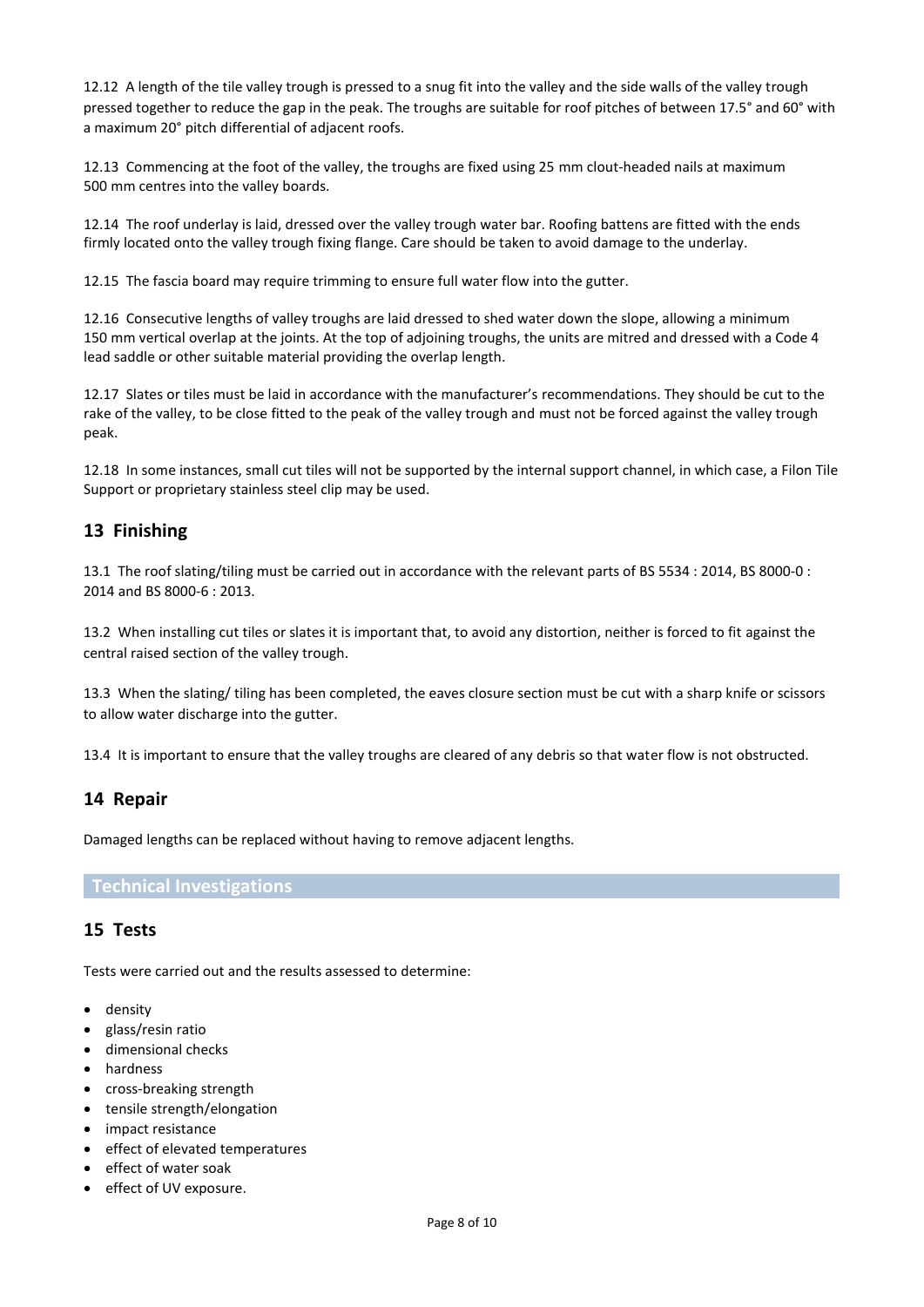# **16 Investigations**

16.1 The manufacturing process was evaluated, including the methods adopted for quality control, and details were obtained of the quality and composition of the materials used.

16.2 An assessment was made of the results of a fire test in accordance with BS 476-3: 2004.

## **Bibliography**

BS 476-3 : 2004 *Fire tests on building materials and structures — Classification and method of test for external fire exposure to roofs*

BS 5534 : 2014 + A1 : 2015 *Code of practice for slating and tiling (including shingles)*

BS 8000-0 : 2014 *Workmanship on construction sites – Part 0 : Introduction and general principles*

BS 8000-6 : 2013 *Workmanship on building sites — Code of practice for slating and tiling of roofs and walls*

BS 8747 : 2007 *Reinforced bitumen membranes (RSMs) for roofing — Guide to selection and specification*

BS EN ISO 9001 : 2015 *Quality management systems — Requirements*

BS EN ISO 14001 : 2015 *Environmental management systems — Requirements with guidance for use*